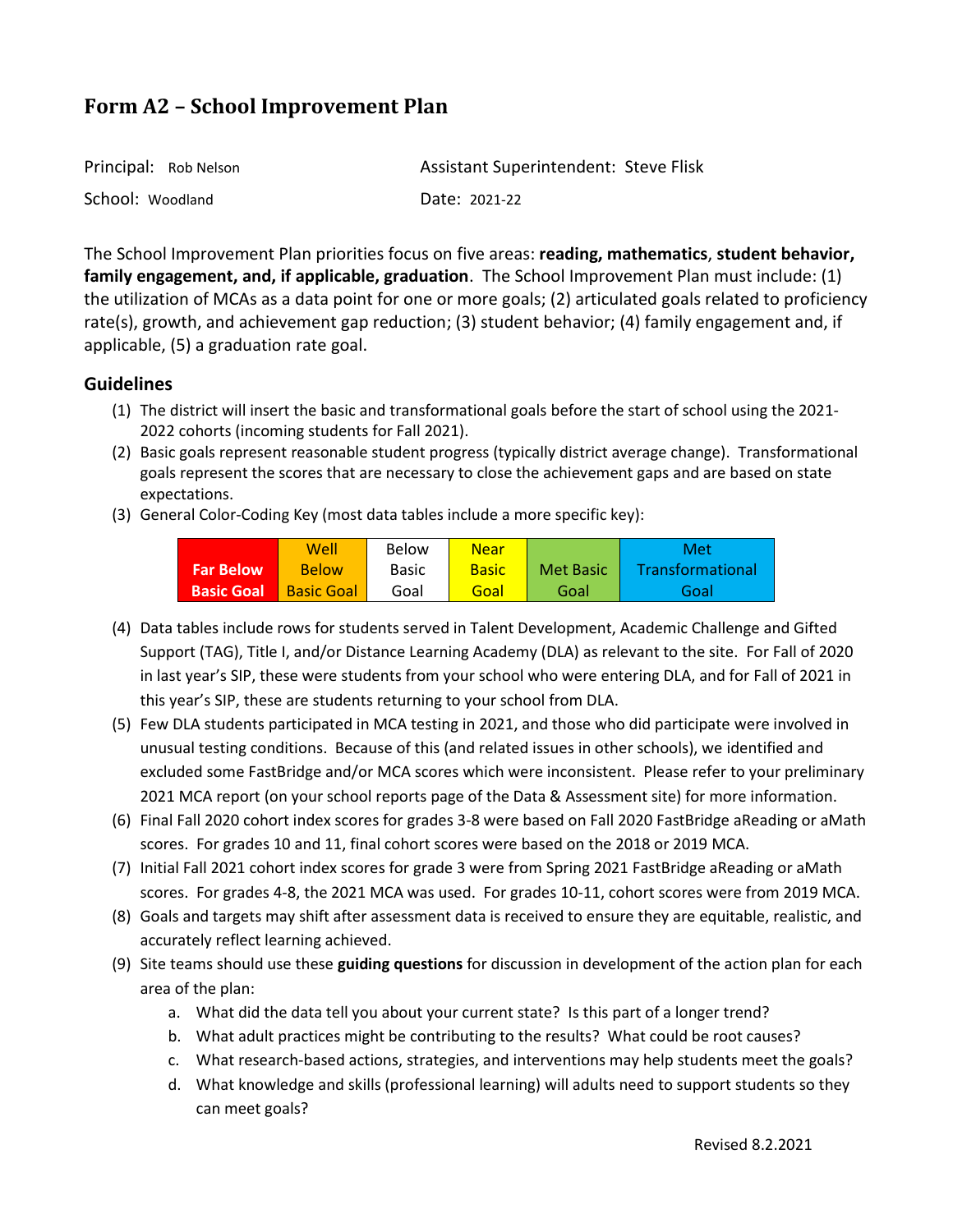| <b>Priority One: READING</b> |                                                                    |                                                                                          |      | <b>Measure: Proficiency (% Low Risk on FastBridge)</b> |                       |                  |
|------------------------------|--------------------------------------------------------------------|------------------------------------------------------------------------------------------|------|--------------------------------------------------------|-----------------------|------------------|
| <b>Column Header</b>         | Definition                                                         |                                                                                          |      |                                                        |                       |                  |
| 2018, 2019 and               |                                                                    | Percent of students at risk or some risk in the fall who became low risk in Spring 2018, |      |                                                        |                       |                  |
| 2020 Results                 |                                                                    | Spring 2019 and Winter 2020. See Progress to Fluency Reports for more info.              |      |                                                        |                       |                  |
| <b>Basic Goal</b>            | District-wide goals for 2020-22: KG = 23%; Gr 1 = 38%; Gr 2 = 9%.  |                                                                                          |      |                                                        |                       |                  |
| Transformational             | District-wide goals for 2018-22: KG = 68%; Gr 1 = 67%; Gr 2 = 50%. |                                                                                          |      |                                                        |                       |                  |
| <b>Goal (Trans)</b>          |                                                                    |                                                                                          |      |                                                        |                       |                  |
| 2021 Results                 | Percentage of students low risk in Spring 2021.                    |                                                                                          |      |                                                        |                       |                  |
| Color Coding                 | $30% + from$                                                       | 15 - 29% from                                                                            |      | 5 - 14% < Basic   <mark>&lt;5% from Basic  </mark>     | <b>Basic Goal Met</b> | Transformational |
|                              | <b>Basic Goal</b>                                                  | <b>Basic Goal</b>                                                                        | Goal | Goal                                                   |                       | <b>Goal Met</b>  |

|              | 2017-18      | 2018-19      | 2019-20      | 2020-21      |            | 2020-21 & 2021-22 Goals |
|--------------|--------------|--------------|--------------|--------------|------------|-------------------------|
|              |              |              |              |              |            |                         |
| <b>Group</b> | 2018 Results | 2019 Results | 2020 Results | 2021 Results | 2021 Basic | <b>2021 Trans.</b>      |
| <b>KG</b>    | 51%          | 53%          | 29%          | 4%           | 23%        | 68%                     |
| Grd 1        | 62%          | 48%          | 38%          | 14%          | 38%        | 67%                     |
| Grd 2        | 36%          | 30%          | 12%          | 12%          | 9%         | 50%                     |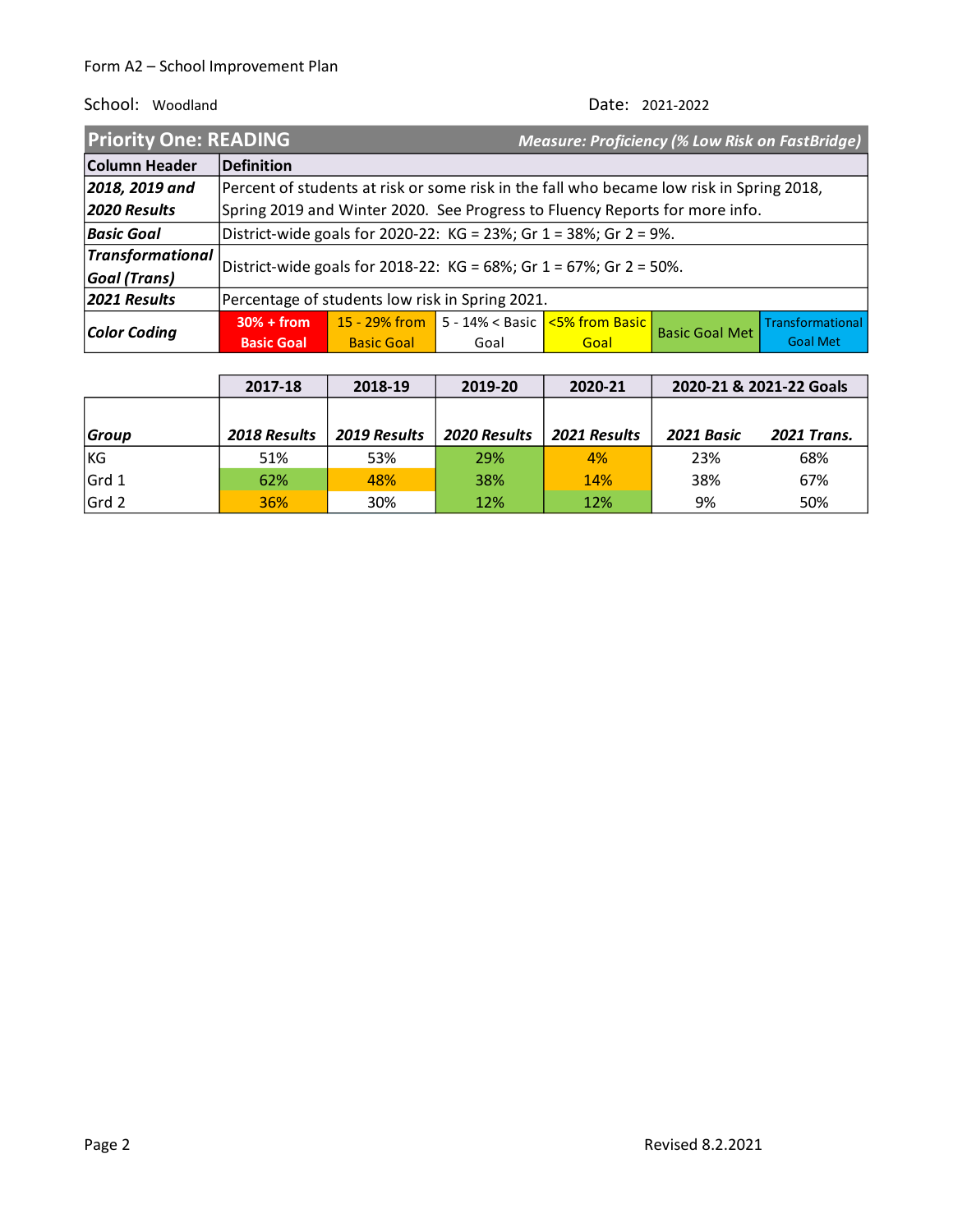**below basic** 

#### School: Woodland Date: 2021-2022

Within 1 index point of basic Met basic ational

| <b>Priority One: READING</b> | <b>Measure: MCA Proficiency (Index Rates)</b>                                                                              |                                                                                                       |  |  |  |  |  |  |                     |
|------------------------------|----------------------------------------------------------------------------------------------------------------------------|-------------------------------------------------------------------------------------------------------|--|--|--|--|--|--|---------------------|
| <b>Column Header</b>         |                                                                                                                            |                                                                                                       |  |  |  |  |  |  |                     |
| <b>Results</b>               |                                                                                                                            | Index rate for students with scores from last spring, enrolled on October 1 and tested in the spring. |  |  |  |  |  |  |                     |
| <b>Fall Cohort</b>           |                                                                                                                            | Index rate for students tested in the previous spring and enrolled the following fall.                |  |  |  |  |  |  |                     |
|                              | The lower of the district average change and the MDE index target (reduce non-proficiency by half in two                   |                                                                                                       |  |  |  |  |  |  |                     |
| <b>Basic Goal</b>            | years), with a minimum of 20 (previously the minimum was 25).                                                              |                                                                                                       |  |  |  |  |  |  |                     |
|                              | Transformational The higher of the district average change and the MDE index target (reduce non-proficiency by half in two |                                                                                                       |  |  |  |  |  |  |                     |
| (Trans.) Goal                |                                                                                                                            | years), with a minimum of 30.                                                                         |  |  |  |  |  |  |                     |
|                              |                                                                                                                            |                                                                                                       |  |  |  |  |  |  |                     |
|                              | <b>ARCHITECT</b>                                                                                                           |                                                                                                       |  |  |  |  |  |  | المستحقق والمستحققة |

**Color Coding** goal 6-9 points below basic goal below basic goal goal goal goal Notes: Student group goals are addressed under gap reduction. Also, when results are calculated, the cohort scores and goal scores are updated to reflect the students with pretest scores who were enrolled in the fall and took the test in the spring. Fall 2020 FastBridge aReading scores were used to estimate MCA achievement levels for setting Spring 2021 MCA index rate goals.

1.1 to 5.9 points

|                     |      |                         | <b>Fall 2020</b> | 2021         | 2021   | Spring 2021    | <b>Fall 2021</b> | 2022         | 2022   |
|---------------------|------|-------------------------|------------------|--------------|--------|----------------|------------------|--------------|--------|
|                     |      |                         | Cohort (based    | <b>Basic</b> | Trans. | <b>Results</b> | Cohort (based    | <b>Basic</b> | Trans. |
| <b>Group</b>        |      | Spring 2018 Spring 2019 | on aReading)     | Goal         | Goal   | (MCA)          | on MCA)          | Goal         | Goal   |
| <b>All Students</b> | 66.9 | 71.4                    | 67.9             | 68.7         | 75.9   | 61.9           | 59.9             | 64.1         | 69.9   |
| Grade 3             | 64.0 | 63.9                    | 66.0             | 66.5         | 74.5   | 58.3           | 63.6             | 64.2         | 72.7   |
| Grade 4             | 69.4 | 68.3                    | 62.3             | 63.6         | 71.7   | 64.0           | 53.4             | 56.1         | 65.1   |
| Grade 5             | 67.4 | 82.1                    | 75.4             | 75.8         | 81.5   | 63.4           | 62.2             | 70.6         | 71.6   |
| Amin/Haw            |      |                         |                  |              |        |                |                  |              |        |
| Asian               | 67.8 | 63.3                    |                  |              |        |                | 56.9             |              |        |
| <b>Black</b>        | 56.5 | 71.6                    |                  |              |        |                | 54.9             |              |        |
| Hispanic            | 60.0 | 50.0                    |                  |              |        |                | 39.3             |              |        |
| White               | 73.0 | 77.8                    |                  |              |        |                | 69.6             |              |        |
| Multiracial         | 74.1 | 82.5                    |                  |              |        |                | 63.5             |              |        |
| <b>EL</b>           | 43.3 | 43.2                    |                  |              |        |                | 24.4             |              |        |
| Spec Ed             | 40.5 | 47.7                    |                  |              |        |                |                  |              |        |
| F/R Lunch           | 59.6 | 62.4                    |                  |              |        |                | 46.9             |              |        |
| Female              | 73.1 | 72.8                    |                  |              |        |                | 65.1             |              |        |
| Male                | 60.8 | 69.9                    |                  |              |        |                | 54.5             |              |        |
| <b>TAG</b>          |      |                         |                  |              |        |                | 84.4             |              |        |
| <b>DLA</b>          |      |                         |                  |              |        |                | 62.8             |              |        |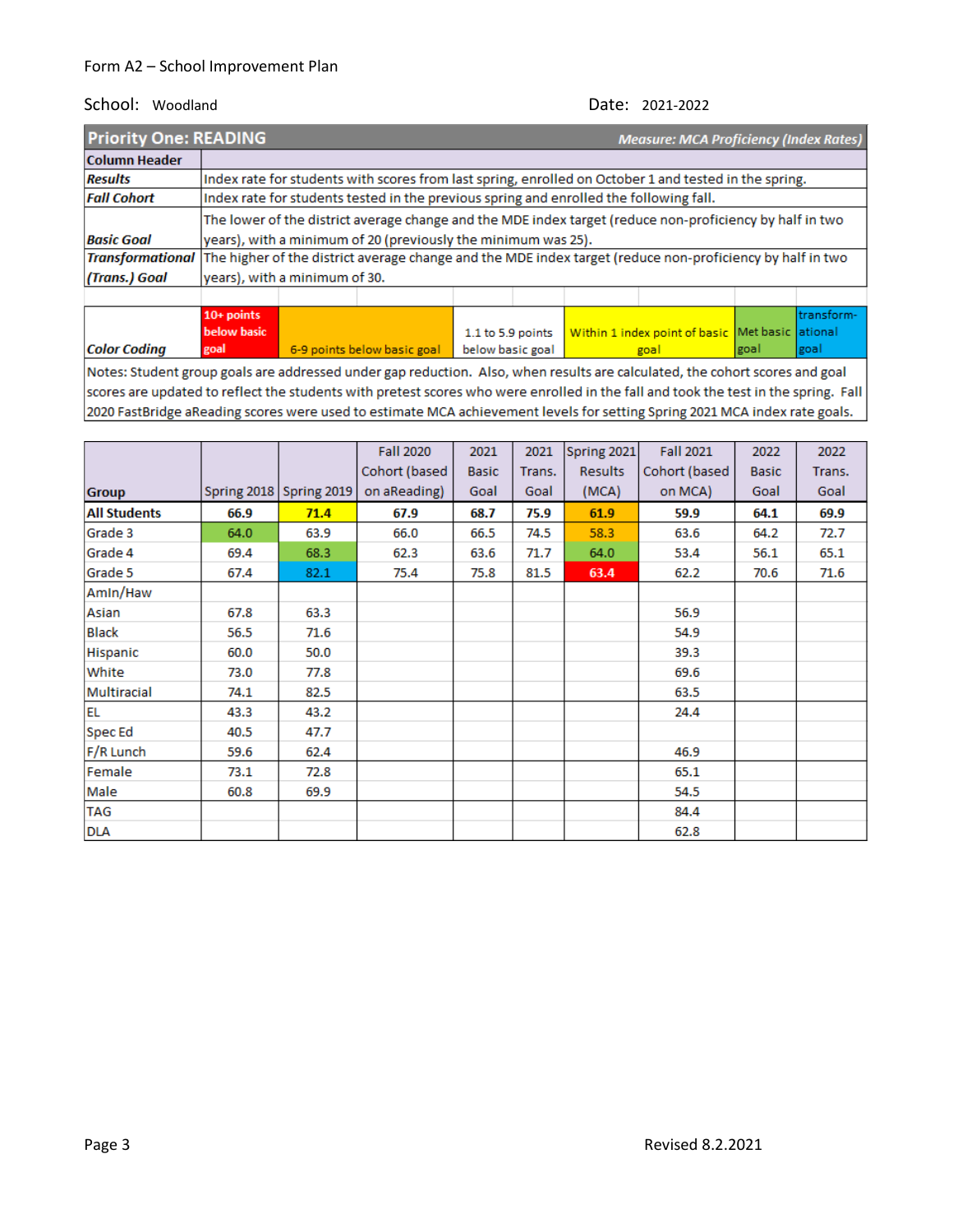#### School: Woodland Date: 2021-2022

**Priority One: READING** 

Measure: SIP Growth and Gap-Closing (SGG)

#### Color Coding for MCA Value-Added and Z-State Results

| $+0001 \text{ to } 14$ $+15 \text{ to } 129$ $+30 \text{ and up}$ |  | -.30 or below | - כני - סז כני | .14 to C |  |  |  |
|-------------------------------------------------------------------|--|---------------|----------------|----------|--|--|--|
|-------------------------------------------------------------------|--|---------------|----------------|----------|--|--|--|

Results reported for groups of 10 or more students. Any results for groups not reported in the previous year were color coded using the lowest basic and transformational goals. 2021 Z-State results not available due to COVID-19.

| 2021 & 2022 Goals (for All Groups) |                                    |  |  |  |
|------------------------------------|------------------------------------|--|--|--|
| Transformational                   | l.30 on MCA Value-Added or Z-State |  |  |  |
| Basic                              | .15 on MCA Value-Added or Z-State  |  |  |  |



|                     |         | <b>Baseline</b> |                | 2019 Results | 2021 Results |         |
|---------------------|---------|-----------------|----------------|--------------|--------------|---------|
| Group               | 2017    | 2018            | <b>Val-Add</b> | Z - State    | SGG          | Val-Add |
| <b>All Students</b> | $-0.19$ | $-0.30$         | $-0.02$        | 0.05         |              | $-0.24$ |
| Grade 3             |         |                 | $-0.14$        |              |              | $-0.23$ |
| Grade 4             | $-0.17$ | $-0.28$         | $-0.11$        | $-0.01$      |              | 0.08    |
| Grade 5             | $-0.21$ | $-0.31$         | 0.19           | 0.11         |              | $-0.52$ |
| Am Ind              |         |                 |                |              |              |         |
| Asian               | $-0.07$ | $-0.16$         | $-0.11$        | 0.04         |              | $-0.45$ |
| <b>Black</b>        | $-0.38$ | $-0.51$         | 0.02           | $-0.06$      |              | $-0.16$ |
| <b>Hispanic</b>     | $-0.59$ | $-0.28$         | $-0.52$        |              |              | $-0.89$ |
| White               | $-0.11$ | $-0.23$         | 0.02           | 0.17         |              | $-0.23$ |
| Multiracial         |         | $-0.39$         | 0.38           | 0.27         |              | 0.01    |
| <b>EL</b>           | $-0.32$ | $-0.25$         | $-0.11$        | 0.22         |              | $-0.29$ |
| <b>Spec Ed</b>      | $-0.43$ | $-0.82$         | $-0.46$        | $-0.50$      |              | $-0.34$ |
| F/R Lunch           | $-0.27$ | $-0.36$         | $-0.07$        | $-0.07$      |              | $-0.13$ |
| Female              | $-0.16$ | $-0.20$         | $-0.04$        | 0.04         |              | $-0.17$ |
| Male                | $-0.22$ | $-0.39$         | 0.00           | 0.07         |              | $-0.33$ |
| <b>TAG</b>          |         |                 |                |              |              | $-0.22$ |
| <b>DLA</b>          |         |                 |                |              |              |         |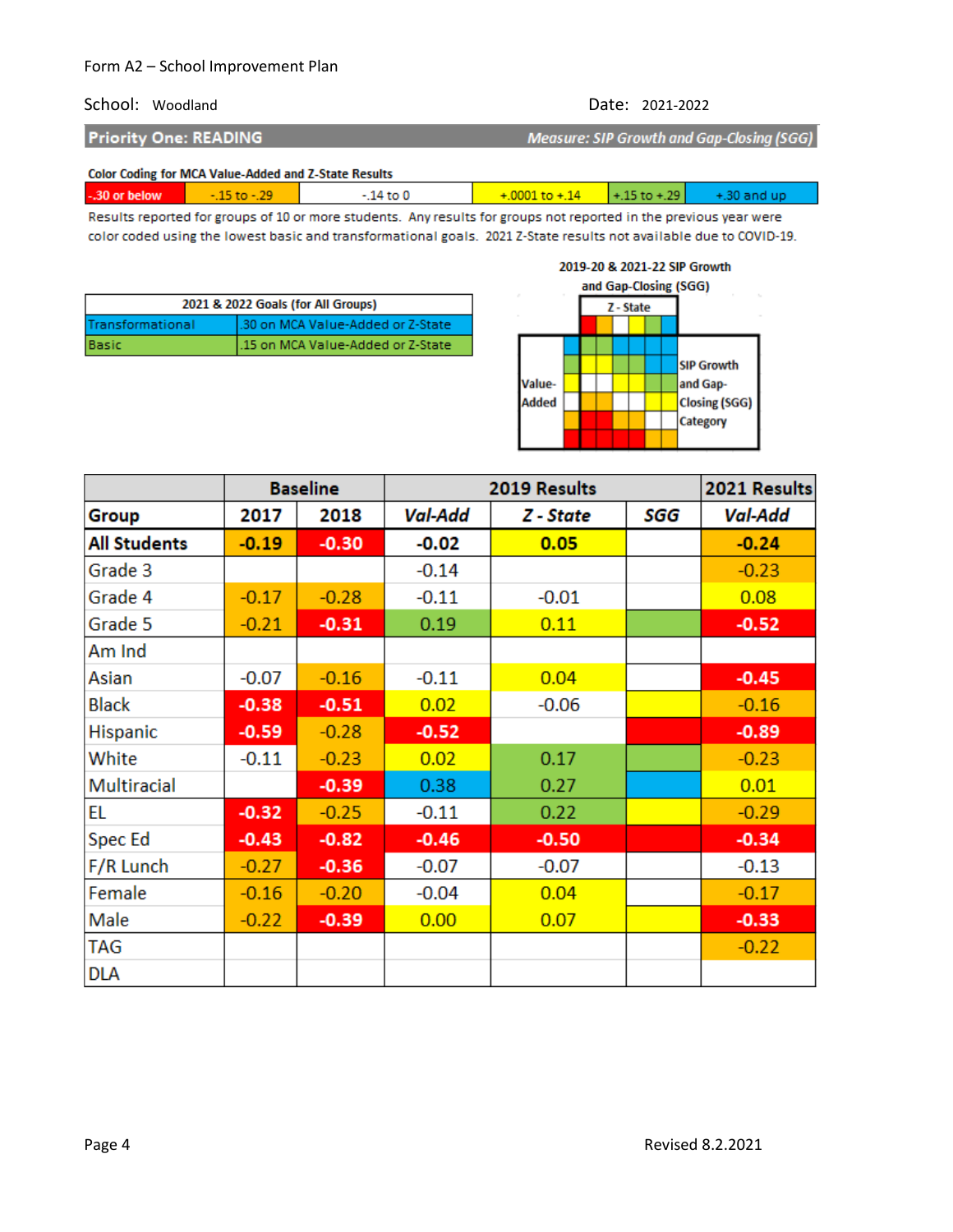#### **Priority One: Reading Reading Continuous Improvement Action Plan:** (add steps as needed by using tab key) **Strategies:** *What specific strategies will be implemented?* **Adult actions:** *What adult actions will ensure the strategies are successful?* **Measure student progress:** *What student data will be collected?*  **Person(s) Responsible:** -Team meetings will be based on continuous improvement cycles. -Identify Essential Standards and level of mastery and rigor required -Design Common Pre-Assessments, Formative Assessments, Post-Assessments to inform instruction. -Heavy emphasis on instruction, pedagogy, and the learning progression -Heavy emphasis on strategybased and differentiated instruction for students who are Exceeding, Proficient, Close, or Far to Go in identified standards -Alignment between SLGs, PGPs, and SIP goals and strategies. -Streamlined and aligned PLT / SLG meeting notes. Assigning and maintaining roles within each team. -Development of Common Formative Assessments (CFAs) or Common Summative Assessments (CSAs) based on various independent levels -Use of preassessments, formative assessments, and summative assessments to determine success, intervention needs, and enrichment needs. -Common Summative Pre and Post-Assessments at grade level. -Common Formative Assessments for use during Guided Reading groups. -Student success as measured by independent reading levels Academic Data – Benchmark, aReading, MCA, aReading, ORR, etc. Team Leaders, Administration, Instructional Assistant, Behavior Intervention Teacher, SDAS Coach, ATPPS Coach **Tier II Focus-** -Determining Individual Literacy Needs of Students -Plan and review ongoing and frequent Phonics, Fluency, and Comprehension Data (CBM, FastBridge etc.) -Determining additional interventions, including frequency and intensity -Create buildingwide expectations and changes based on common themes or concerns -Administer Phonics screeners as needed -Update CBM data for all students at least monthly -Create additional time and intensity for interventions that are aligned to data FastBridge assessments, Progress Monitoring Data Tier II Intervention Data Academic Data – Achievement and Growth Team Leaders, Administration, Instructional Assistant, Behavior Intervention Teacher, ADSIS Interventionist, Instructional ESPs, SDAS Coach, ATPPS Coach Consistent Daily Intervention Blocks scheduled and supported by multiple staff members. Assign consistent time blocks. Assign consistent staff members for support. aReading, MCA, FastBridge Progress Monitoring, Regular Phonics Screeners/Progress Monitoring Instructional Assistant, ADSIS Interventionist, Teachers, Instructional ESPs, MN Reading Corps Tutors (if possible),

Administration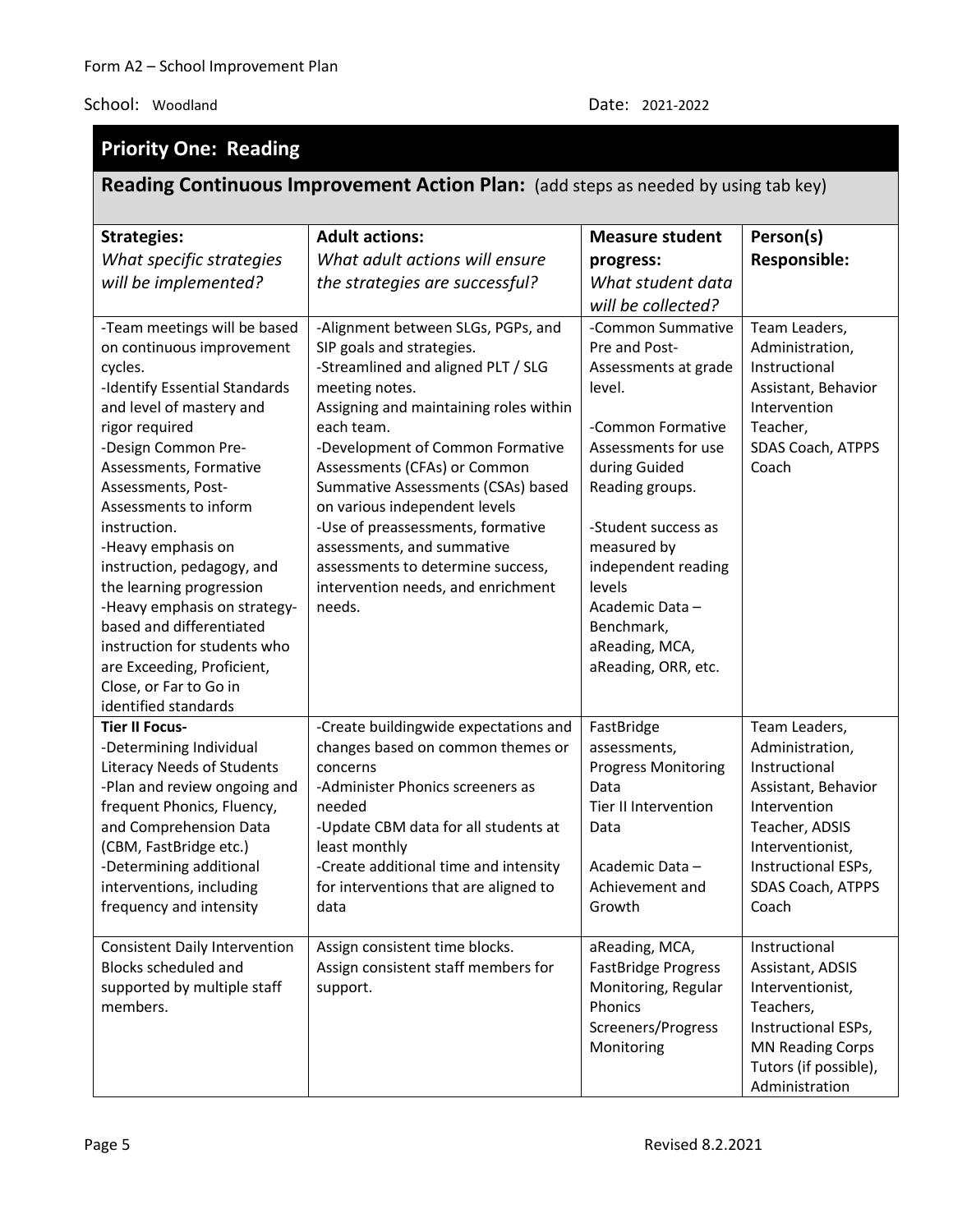School: Woodland

| Date: | 2021-2022 |
|-------|-----------|
|       |           |

| Implement a consistent<br>system of interventions to<br>identify the Tier II and Tier III<br>needs students,<br>appropriately respond with a<br>corresponding intervention,<br>and progress monitor the<br>effectiveness of the<br>interventions | Utilize research-supported<br>interventions.<br>Continue to train staff on FastBridge<br>and FastBridge interventions.<br>Train staff on district-approved,<br>research-based interventions<br>Create efficient and predictable                                                                             | aReading, MCA,<br><b>FastBridge Progress</b><br>Monitoring                                                        | Instructional<br>Assistant, ADSIS<br>Interventionist,<br>Teachers, ESPs,<br>Administration                          |
|--------------------------------------------------------------------------------------------------------------------------------------------------------------------------------------------------------------------------------------------------|-------------------------------------------------------------------------------------------------------------------------------------------------------------------------------------------------------------------------------------------------------------------------------------------------------------|-------------------------------------------------------------------------------------------------------------------|---------------------------------------------------------------------------------------------------------------------|
|                                                                                                                                                                                                                                                  | structure to identify and utilize<br>interventions<br>Monthly grade level/intervention<br>team meetings focused on individuals<br>who have not met standards yet,<br>lagging skills, and organizing research-<br>based interventions.                                                                       |                                                                                                                   |                                                                                                                     |
| Use "4 Learners" charts to<br>determine individual needs<br>of each student.                                                                                                                                                                     | -Create 4 Learners charts based on<br>District279 benchmark expectations<br>-Introduce 4 Learners charts during<br>October 4 professional development<br>-Monitor the use of 4 Learners charts<br>at regular intervals<br>-Create "Date Review Cycles" to<br>assess student growth at regular<br>intervals. | FastBridge<br>Assessments,<br><b>Progress Monitoring</b><br>data, Additional<br>CBMs, Phonics<br><b>Screeners</b> | Teachers,<br>Administration,<br>Instructional<br>Assistant, ADSIS<br>Interventionist,<br>SDAS Coach, ATPPS<br>Coach |
| Woodland teachers will<br>follow recommendations for<br>small group and whole class<br>interventions within their<br>Tier I instruction (core<br>instruction).                                                                                   | -Continued training on FastBridge and<br>FastBridge interventions.<br>-Vertical and Horizontal meetings to<br>discuss methodology and<br>implementation plans for<br>interventions within the Core.<br>-Regularly scheduled PLT and Team<br>Meetings following a Continuous<br>Improvement model.           | Observations<br>Survey Data<br>aReading,<br>autoReading, CBMs,<br>and MCA scores                                  |                                                                                                                     |
| Woodland will implement<br>balanced literacy best<br>practices in kindergarten<br>through 5 <sup>th</sup> grade                                                                                                                                  | Administration, coaches, and peers<br>will complete fidelity walkthroughs.                                                                                                                                                                                                                                  | Walkthrough rubrics,<br>test scores                                                                               | Teachers,<br>Administration                                                                                         |
| Special Education staff will<br>continue to build knowledge<br>and use of Wilson Reading<br>Systems.                                                                                                                                             | Ensure materials and training for<br>Special Education educators.                                                                                                                                                                                                                                           | Continued<br>improvement on<br>state and local<br>assessments.                                                    | SpEd Teachers,<br>L&A staff,<br>SpEd Coordinators,<br>Administration                                                |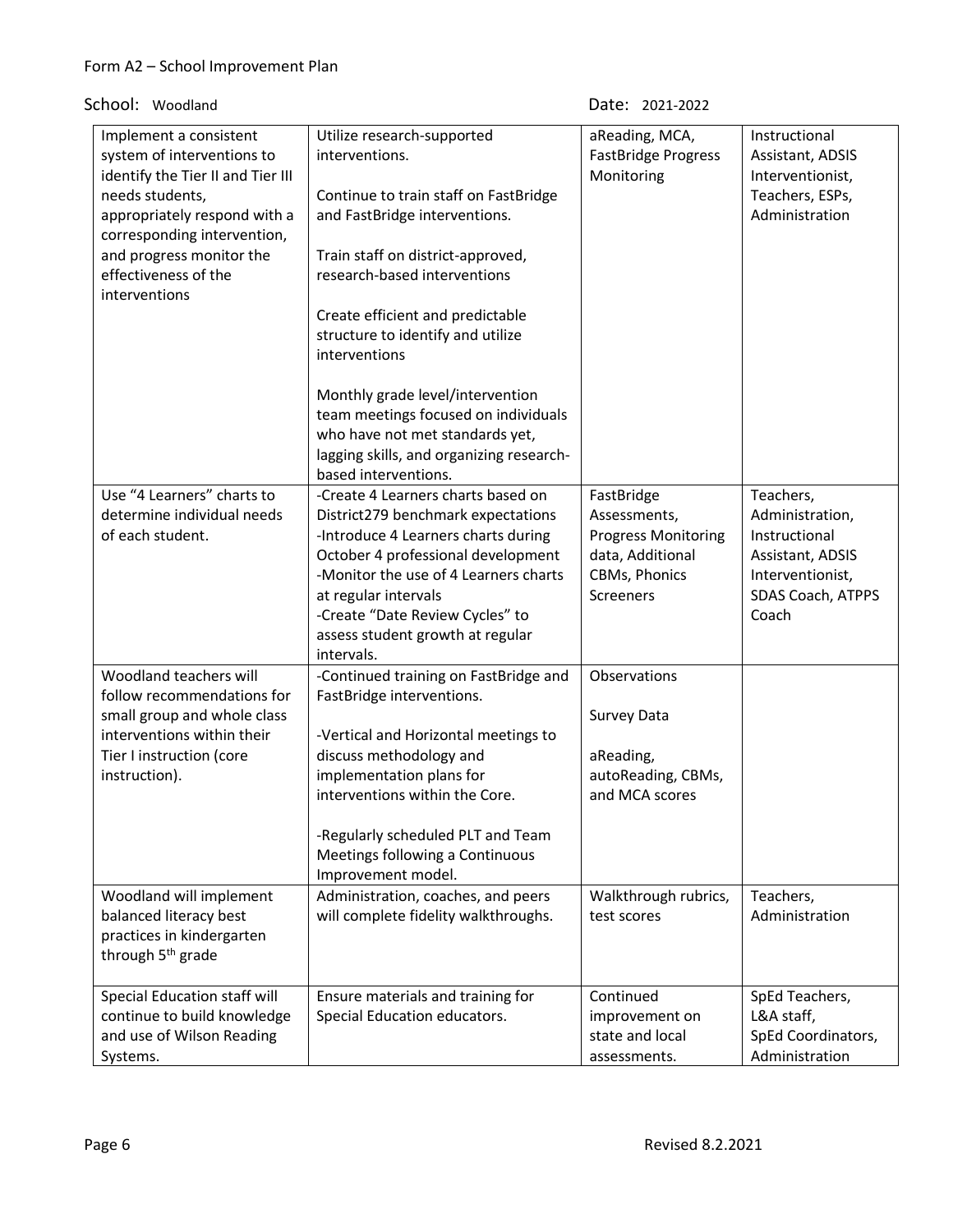| <b>Priority Two: MATHEMATICS</b>         | <b>Measure: MCA Proficiency (Index Rates)</b>                                                                                                                                   |
|------------------------------------------|---------------------------------------------------------------------------------------------------------------------------------------------------------------------------------|
| Column Header                            |                                                                                                                                                                                 |
| <b>Results</b>                           | Index rate for students who had a score from the previous year, were enrolled on October 1 of the next year, and<br>tested the next spring.                                     |
| <b>Fall Cohort</b>                       | Index rate for students tested in the previous year and enrolled in the fall of the next year.                                                                                  |
| <b>Basic Goal</b>                        | The lower of the district average change and the MDE index target (reduce non-proficiency by half in two years), with<br>a minimum of 20 for Spring 2021 (normal minimum = 25). |
| <b>Transformational</b><br>(Trans.) Goal | The higher of the district average change and the MDE index target (reduce non-proficiency by half in two years),<br>with a minimum of 30.                                      |

|                                                                                                                                        | $10+$ points |                             |            |                                                                                  |               | lMet          |
|----------------------------------------------------------------------------------------------------------------------------------------|--------------|-----------------------------|------------|----------------------------------------------------------------------------------|---------------|---------------|
|                                                                                                                                        | below basic  |                             |            | 1.1 to 5.9 points below   Within 1 index point of basic   Met basic   transform- |               |               |
| <b>Color Coding</b>                                                                                                                    | goal         | 6-9 points below basic goal | basic goal | goal                                                                             | <b>I</b> goal | lational goal |
| Notes: Student group goals are addressed under gap reduction. Also, when results are calculated, the cohort scores and goal scores are |              |                             |            |                                                                                  |               |               |

updated to reflect the students with pretest scores who were enrolled in the fall and took the test in the spring.

|                     |                | Spring 2018 Spring 2019 | <b>Fall 2020</b><br><b>Cohort (based)</b> | 2021<br><b>Basic</b> | 2021<br>Trans. | Spring 2021<br><b>Results</b> | <b>Cohort</b>     | 2022<br><b>Basic</b> | 2022<br>Trans. |
|---------------------|----------------|-------------------------|-------------------------------------------|----------------------|----------------|-------------------------------|-------------------|----------------------|----------------|
| <b>Group</b>        | <b>Results</b> | <b>Results</b>          | on aMath)                                 | Goal                 | Goal           | (MCA)                         | (based on<br>MCA) | Goal                 | Goal           |
| <b>All Students</b> | 64.6           | 69.5                    | 63.1                                      | 65.3                 | 72.4           | 67.0                          | 68.2              | 64.4                 | 76.2           |
| Grade 3             | 68.0           | 75.2                    | 75.0                                      | 77.2                 | 81.3           | 77.1                          | 69.7              | 69.2                 | 77.3           |
| Grade 4             | 75.7           | 71.1                    | 66.7                                      | 69.7                 | 75.0           | 70.4                          | 69.9              | 66.9                 | 77.4           |
| Grade 5             | 51.3           | 61.7                    | 48.6                                      | 49.8                 | 61.4           | 54.3                          | 63.9              | 56.1                 | 72.9           |
| Amin/Haw            |                |                         |                                           |                      |                |                               |                   |                      |                |
| Asian               | 61.7           | 65.3                    |                                           |                      |                | 57.6                          | 61.1              |                      |                |
| <b>Black</b>        | 56.5           | 60.8                    |                                           |                      |                | 54.9                          | 60.5              |                      |                |
| Hispanic            | 52.6           | 46.2                    |                                           |                      |                | 61.1                          | 39.3              |                      |                |
| White               | 77.9           | 78.4                    |                                           |                      |                | 81.8                          | 88.0              |                      |                |
| Multiracial         | 48.1           | 82.5                    |                                           |                      |                | 59.1                          | 63.5              |                      |                |
| EL                  | 44.3           | 50.0                    |                                           |                      |                | 36.1                          | 40.0              |                      |                |
| <b>Spec Ed</b>      | 41.7           | 45.7                    |                                           |                      |                | 34.4                          | 35.3              |                      |                |
| F/R Lunch           | 53.0           | 55.6                    |                                           |                      |                | 53.0                          | 49.4              |                      |                |
| Female              | 62.9           | 66.9                    |                                           |                      |                | 65.0                          | 68.1              |                      |                |
| Male                | 66.3           | 72.2                    |                                           |                      |                | 69.1                          | 68.3              |                      |                |
| <b>TAG</b>          |                |                         |                                           |                      |                | 95.5                          | 90.0              |                      |                |
| <b>DLA</b>          |                |                         |                                           |                      |                |                               | 59.2              |                      |                |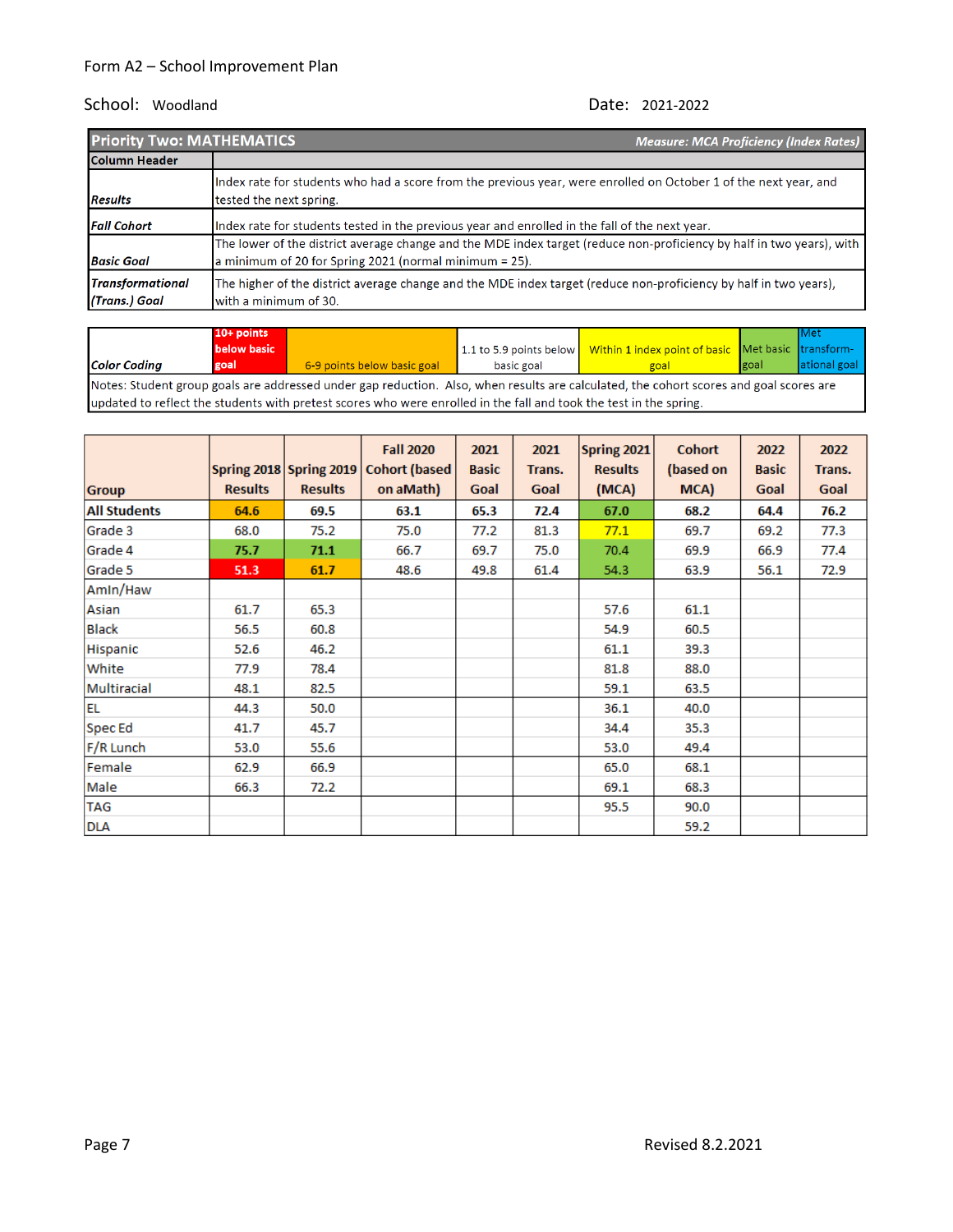### School: Woodland Date: 2021-2022

| <b>Priority Two: MATHEMATICS</b>                     | Measure: SIP Growth and Gap-Closing (SGG) |
|------------------------------------------------------|-------------------------------------------|
| Color Coding for MCA Volum Added and 7 Chats Doculty |                                           |

|                | <b>Color Coding for MCA Value-Added and Z-State Results</b> |                     |                                              |
|----------------|-------------------------------------------------------------|---------------------|----------------------------------------------|
| $-30$ or below | $-15$ to $-29$                                              | $-+.0001$ to $+.14$ | $\sqrt{+1.15 \text{ to } 0.29}$ + .30 and up |
|                |                                                             |                     |                                              |

Results reported for groups of 10 or more students. Any results for groups not reported in the previous year were color coded using the lowest basic and transformational goals. 2021 Z-State results not available due to COVID-19.

|                  |                                    |              |  |           |  | and Gap-Closing (SGG) |
|------------------|------------------------------------|--------------|--|-----------|--|-----------------------|
|                  | 2021 & 2022 Goals (for All Groups) |              |  | Z - State |  |                       |
| Transformational | .30 on MCA Value-Added or Z-State  |              |  |           |  |                       |
| Basic            | .15 on MCA Value-Added or Z-State  |              |  |           |  |                       |
|                  |                                    |              |  |           |  | <b>SIP Growth</b>     |
|                  |                                    | Value-       |  |           |  | and Gap-              |
|                  |                                    | <b>Added</b> |  |           |  | Closing (SGG)         |
|                  |                                    |              |  |           |  | Category              |
|                  |                                    |              |  |           |  |                       |

|                     |         | <b>Baseline</b> | 2019 Results |           |     | 2021 Results   |
|---------------------|---------|-----------------|--------------|-----------|-----|----------------|
| Group               | 2017    | 2018            | Val-Add      | Z - State | SGG | <b>Val-Add</b> |
| <b>All Students</b> | $-0.29$ | $-0.31$         | $-0.28$      | $-0.30$   |     | 0.03           |
| Grade 3             |         |                 | $-0.29$      |           |     | $-0.04$        |
| Grade 4             | $-0.02$ | 0.16            | 0.12         | 0.20      |     | 0.11           |
| Grade 5             | $-0.55$ | $-0.75$         | $-0.65$      | $-0.77$   |     | 0.03           |
| Am Ind              |         |                 |              |           |     |                |
| Asian               | $-0.10$ | $-0.19$         | $-0.11$      | $-0.05$   |     | 0.13           |
| <b>Black</b>        | $-0.34$ | $-0.43$         | $-0.27$      | $-0.44$   |     | $-0.05$        |
| Hispanic            | $-0.18$ | $-0.73$         | $-0.40$      |           |     | $-0.31$        |
| White               | $-0.31$ | $-0.22$         | $-0.42$      | $-0.30$   |     | 0.00           |
| <b>Multiracial</b>  | $-0.52$ | $-0.41$         | $-0.27$      | $-0.75$   |     | 0.21           |
| EL                  | $-0.03$ | $-0.31$         | $-0.13$      | $-0.20$   |     | 0.17           |
| Spec Ed             | $-0.54$ | $-0.68$         | $-0.26$      | $-0.37$   |     | $-0.16$        |
| F/R Lunch           | $-0.41$ | $-0.43$         | $-0.12$      | $-0.21$   |     | 0.23           |
| Female              | $-0.15$ | $-0.29$         | $-0.24$      | $-0.21$   |     | 0.06           |
| Male                | $-0.41$ | $-0.33$         | $-0.33$      | $-0.40$   |     | $-0.01$        |
| <b>TAG</b>          |         |                 |              |           |     | 0.15           |
| <b>DLA</b>          |         |                 |              |           |     |                |

#### 2018-19 & 2021-22 SIP Growth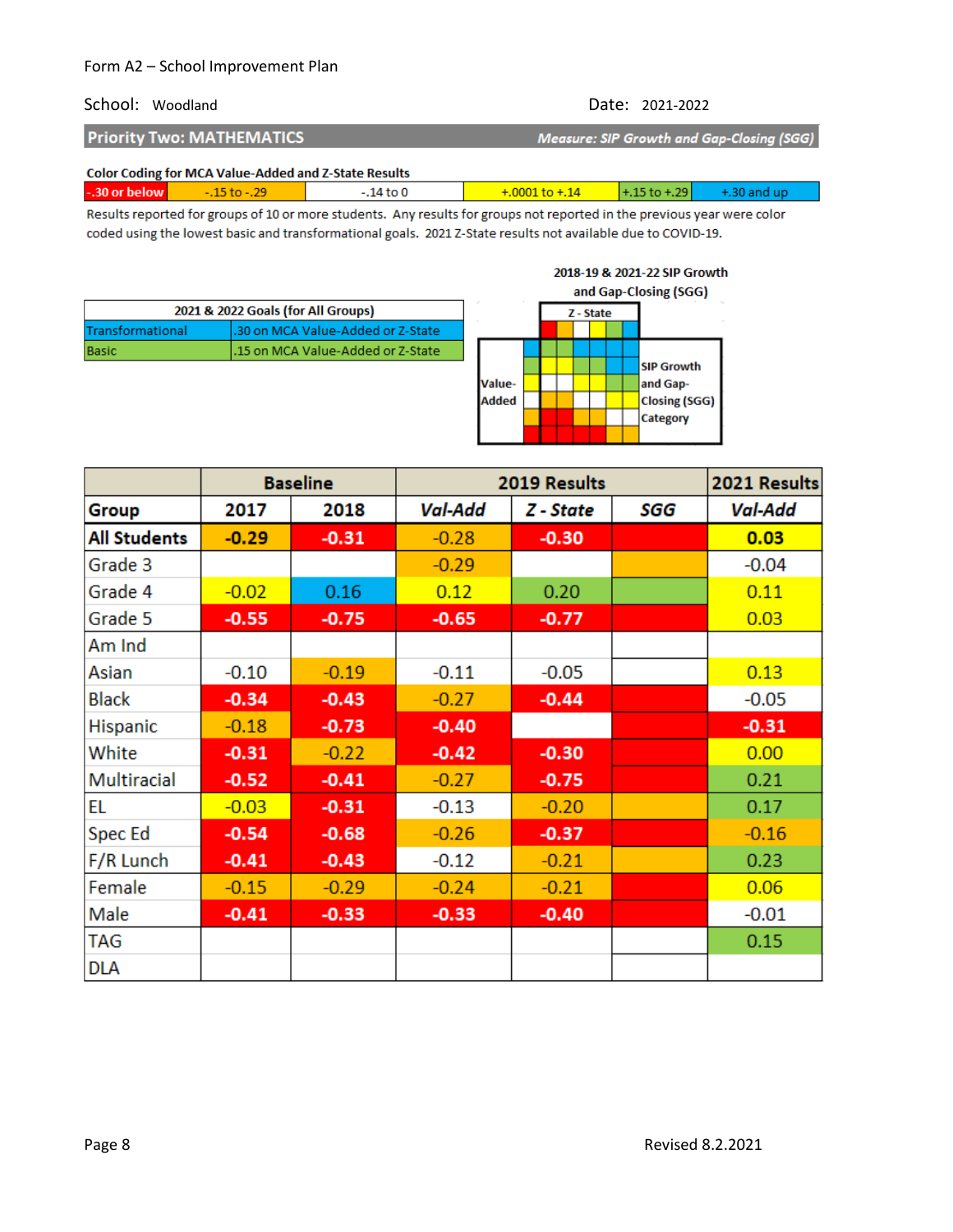| <b>Priority Two: Mathematics</b>                                                       |                                                                      |                                                   |                         |  |
|----------------------------------------------------------------------------------------|----------------------------------------------------------------------|---------------------------------------------------|-------------------------|--|
| Mathematics Continuous Improvement Action Plan: (add steps as needed by using tab key) |                                                                      |                                                   |                         |  |
| <b>Strategies</b>                                                                      | <b>Adult actions:</b>                                                | <b>Measure student</b>                            | Person(s)               |  |
| What specific strategies will be                                                       | What adult actions will                                              | progress:                                         | <b>Responsible:</b>     |  |
| implemented?                                                                           | ensure the strategies are                                            | What student data will                            |                         |  |
|                                                                                        | successful?                                                          | be collected?                                     |                         |  |
| -Team meetings will occur every other                                                  | -Alignment between SLGs, PGPs,                                       | -Common Summative Pre                             | Team Leaders,           |  |
| week in a continuous improvement                                                       | and SIP goals and strategies.                                        | and Post-Assessments at                           | Administration,         |  |
| cycle.                                                                                 | -Streamlined and aligned PLT /                                       | grade level.                                      | BIT/IA,                 |  |
| -Identify Essential Standards and level                                                | SLG meeting notes.                                                   |                                                   | SDAS Coach,             |  |
| of mastery and rigor required                                                          | Assigning and maintaining roles                                      | -Common Formative                                 | <b>ATPPS Coach</b>      |  |
| -Design Common Pre-Assessments,                                                        | within each team.                                                    | Assessments for use                               |                         |  |
| Formative Assessments, Post-                                                           | -Development of Common                                               | during math instruction.                          |                         |  |
| Assessments to inform instruction.                                                     | Formative Assessments (CFAs) or                                      |                                                   |                         |  |
| -Heavy emphasis on instruction,                                                        | <b>Common Summative Assessments</b>                                  | -Student success as                               |                         |  |
| pedagogy, and the learning                                                             | (CSAs) based on various                                              | measured by independent                           |                         |  |
| progression                                                                            | independent levels                                                   | reading levels                                    |                         |  |
| -Heavy emphasis on strategy-based                                                      | -Use of preassessments,                                              | Academic Data - Bridges,                          |                         |  |
| and differentiated instruction for                                                     | formative assessments, and                                           | aMath, autoMath, MCA,                             |                         |  |
| students who are Exceeding,                                                            | summative assessments to                                             | IXL, etc.                                         |                         |  |
| Proficient, Close, or Far to Go in                                                     | determine success, intervention                                      |                                                   |                         |  |
| identified standards                                                                   | needs, and enrichment needs.                                         |                                                   |                         |  |
| <b>Tier II Focus-</b>                                                                  | -Create buildingwide expectations                                    | Bridges, Fastbridge                               | Teachers,               |  |
| -Determining Individual Math Needs<br>of Students                                      | and changes based on common<br>themes or concerns                    | Progress Monitoring Data,<br>autoMath, aMath, IXL | Administration,<br>BIT, |  |
| -Plan and review ongoing and                                                           | -Create additional time and                                          |                                                   | IA,                     |  |
| frequent skills-based data (aMath,                                                     | intensity for interventions that                                     |                                                   | SDAS Coach,             |  |
| autoMath)                                                                              | are aligned to data                                                  |                                                   | <b>ATPPS Coach</b>      |  |
| -Determining additional interventions,                                                 | -Increased use of IXL learning                                       |                                                   |                         |  |
| including frequency and intensity                                                      | platform for specific students                                       |                                                   |                         |  |
| Staff will use the CLEAR model in our                                                  | Staff will work collaboratively to                                   | Planning Documents,                               | E-Team, Staff,          |  |
| instructional practices.                                                               | plan mathematics lessons through                                     | Stakeholder surveys, test                         | L&A                     |  |
|                                                                                        | our CLEAR model                                                      | scores                                            |                         |  |
| Special Education staff will utilize core                                              | Deliberate planning with grade                                       | Continued improvement                             | Classroom               |  |
| curriculum and collaborate with grade                                                  | level teams                                                          | on state and local                                | Teachers,               |  |
| level teams.                                                                           |                                                                      | assessments.                                      | SpEd Teachers,          |  |
|                                                                                        | Ensuring SpEd staff have and                                         |                                                   | Administration          |  |
|                                                                                        | utilize core curriculum.                                             |                                                   |                         |  |
| Special Education staff will utilize                                                   | Ensure materials and training for                                    | Continued improvement                             | SpEd Teachers,          |  |
| Bridges intervention materials with                                                    | Special Education educators.                                         | on state and local                                | L&A staff,              |  |
| fidelity.                                                                              |                                                                      | assessments.                                      | SpEd                    |  |
|                                                                                        |                                                                      |                                                   | Coordinators,           |  |
|                                                                                        |                                                                      |                                                   | Administration          |  |
| Students will be motivated to do their                                                 | Staff will teach growth mindset,                                     | Test scores                                       | Staff                   |  |
| best on the MCA tests.                                                                 | use mindfulness strategies, and<br>school wide motivation to set the |                                                   |                         |  |
|                                                                                        | 'can do' tone before testing.                                        |                                                   |                         |  |
|                                                                                        |                                                                      |                                                   |                         |  |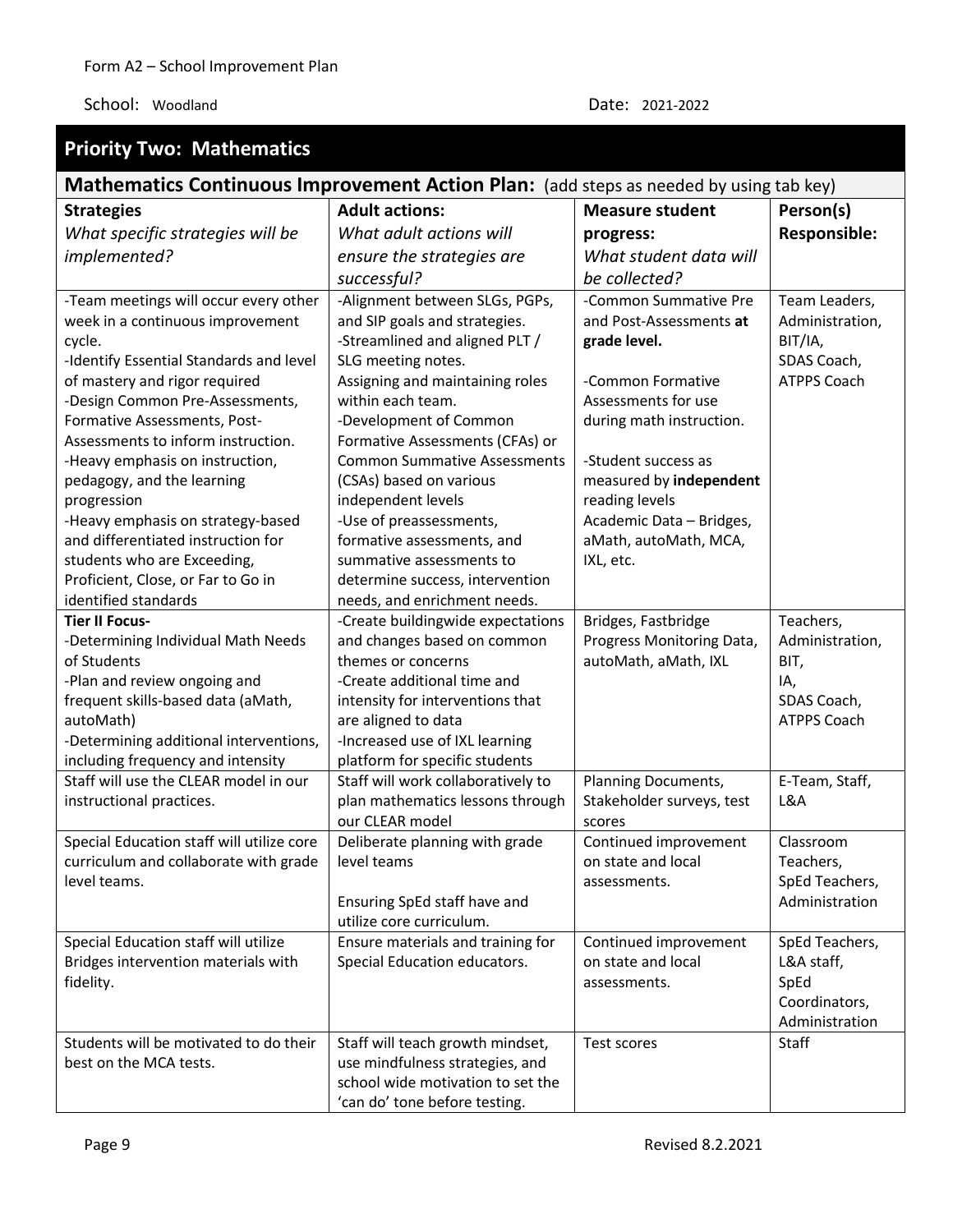| <b>Priority Three: Student Behavior</b> |                                                                                                                                                           |  |  |  |
|-----------------------------------------|-----------------------------------------------------------------------------------------------------------------------------------------------------------|--|--|--|
| <b>Evidence of Need:</b>                | Students identified as Black/African American and as Multiracial have a greater risk of<br>receiving at least one referral as compared to White students. |  |  |  |

| <b>Student Behavior</b><br>(Example: office<br>referrals,<br>suspensions, etc.) | <b>Baseline data</b><br>by target group<br>(Example: ethnicity, socioeconomic, grade<br>level, etc.)                                                                                                                         | Goal                                                                                                                                                                             |
|---------------------------------------------------------------------------------|------------------------------------------------------------------------------------------------------------------------------------------------------------------------------------------------------------------------------|----------------------------------------------------------------------------------------------------------------------------------------------------------------------------------|
| <b>Office Referrals</b>                                                         | Using information from the 2019-2020 school<br>year (Sept.-March-Pre-pandemic) the risk ratio<br>for at least one office referral for Black/African<br>American students is 1.87 compared to 1.03 for<br>our White students. | By June, 2022, the difference between risk ratios<br>for our Black/African American students as<br>compared to our White students will be reduced<br>50% or more (1.45 or less). |
| <b>Office Referrals</b>                                                         | Using information from the 2019-2020 school<br>year (Sept.-February -Pre-pandemic) the risk<br>ratio for at least one office referral for<br>Multiracial students is 1.61 compared to 1.03 for<br>our White students.        | By June, 2022, the difference between risk ratios<br>for our Multiracial students as compared to our<br>White students will be reduced 50% or more (1.32<br>or less).            |

| Student Behavior Continuous Improvement Action Plan: (add steps as needed by using tab key) |                                             |                                  |                         |  |
|---------------------------------------------------------------------------------------------|---------------------------------------------|----------------------------------|-------------------------|--|
| <b>Strategies:</b>                                                                          | <b>Adult actions:</b>                       | <b>Measure student</b>           | Person(s)               |  |
| What specific strategies will be                                                            | What adult actions will                     | progress:                        | <b>Responsible:</b>     |  |
| implemented?                                                                                | ensure the strategies are                   | What student data will           |                         |  |
|                                                                                             | successful?                                 | be collected?                    |                         |  |
| Implement SIT protocols aligned with                                                        | <b>IM4 Training</b>                         | Meeting agendas                  | Administrator           |  |
| IM4.                                                                                        |                                             | <b>IM4 Interventions Created</b> | <b>BIT</b>              |  |
|                                                                                             |                                             | SAEBRS screening data            | Psychologist            |  |
|                                                                                             |                                             | Teacher evidence/data            | Counselor               |  |
| Establish permanent SIT Team                                                                | Consistent use of SAEBRS, Tier I            | SWIS, ABC data,                  | Administrator           |  |
|                                                                                             | Checklists, IM4 problem-solving             | Meeting agendas                  | <b>BIT</b>              |  |
|                                                                                             | protocols.                                  | <b>IM4 Interventions Created</b> | School Psych            |  |
|                                                                                             |                                             | SAEBRS screening data            | <b>School Counselor</b> |  |
|                                                                                             | Team identified and repeatedly<br>utilized. | Teacher evidence/data            | All staff               |  |
|                                                                                             |                                             |                                  |                         |  |
| Implement SIT protocols aligned with                                                        | <b>IM4 Training</b>                         | Meeting agendas                  | Administrator           |  |
| IM4.                                                                                        |                                             | <b>IM4 Interventions Created</b> | <b>BIT</b>              |  |
|                                                                                             |                                             | SAEBRS screening data            | Psychologist            |  |
|                                                                                             |                                             | Teacher evidence/data            | Counselor               |  |
| Establish SIT meeting schedule to                                                           | Create permanent schedule                   | Meetings scheduled at            | Administrator           |  |
| meet every other week.                                                                      |                                             | required intervals               | <b>BIT</b>              |  |
|                                                                                             |                                             |                                  | Psychologist            |  |
|                                                                                             |                                             |                                  | Counselor               |  |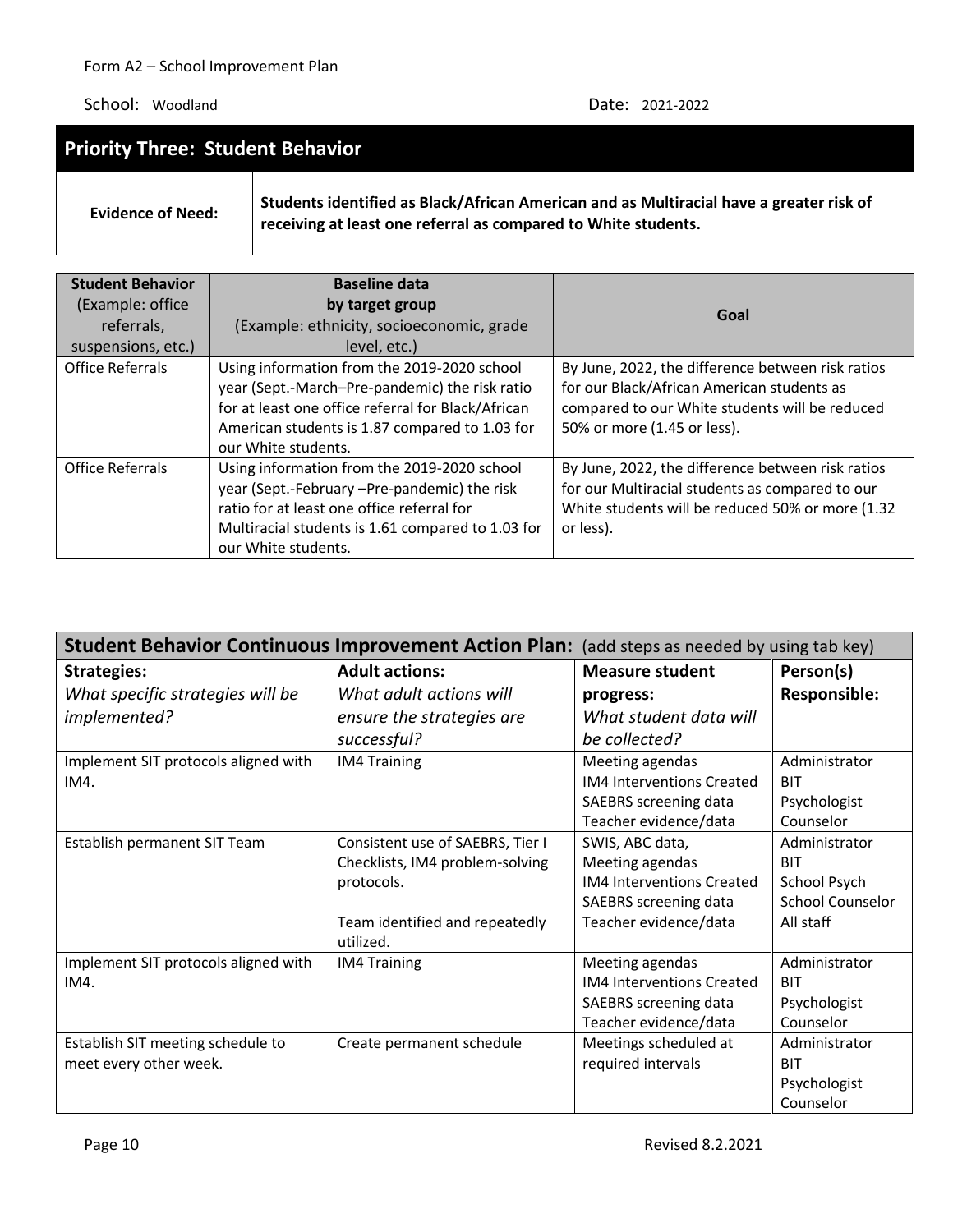| Utilize consistent data-based behavior<br>interventions<br>SAEBRS-Based Support<br><b>Individual Support</b> for students<br>whose concerns match those of the<br>teacher<br><b>Small Group Support for students</b><br>who identified concerns, but were<br>not identified by teacher<br><b>Skills / SEL Lesson Support for</b><br>teachers who identified concerns<br>with students, but were not<br>identified by the students<br>themselves | Identify intervention.<br>Identify data systems.<br>Input and track data.<br>Schedule meeting and progress<br>monitoring dates.<br>• Filling out the SAEBRS and<br>mySAEBRS screener each<br>trimester.<br>• Cross checking results in<br>SAEBRS and mySAEBRS.<br>• Creation of small groups or<br>opportunities for students with<br>similar internalized or<br>externalized concerns.<br>• Creation and dissemination of<br>SEL lessons or suggestions to<br>support students during core<br>instruction. | Reduction in chronic<br>behaviors.<br>Replacement behaviors<br>and strategies better<br>utilized<br><b>SEABRS</b><br>mySAEBRS | Administrator<br><b>BIT</b><br>Psychologist<br>Counselor<br>All staff<br><b>School Counselor</b><br><b>BIT</b><br>Admin<br>Classroom<br><b>Teachers</b> |
|-------------------------------------------------------------------------------------------------------------------------------------------------------------------------------------------------------------------------------------------------------------------------------------------------------------------------------------------------------------------------------------------------------------------------------------------------|-------------------------------------------------------------------------------------------------------------------------------------------------------------------------------------------------------------------------------------------------------------------------------------------------------------------------------------------------------------------------------------------------------------------------------------------------------------------------------------------------------------|-------------------------------------------------------------------------------------------------------------------------------|---------------------------------------------------------------------------------------------------------------------------------------------------------|
| Implement automatic milestones that<br>trigger a mandatory SIT meeting                                                                                                                                                                                                                                                                                                                                                                          | Continuously following SIT<br>protocols and processes<br>Problem-solving approach that<br>assigns data-based interventions                                                                                                                                                                                                                                                                                                                                                                                  | Increased total number of<br>referrals lead to decreased<br>number of referrals per<br>student                                | All staff                                                                                                                                               |
| Establish Targeted Services clubs and<br>opportunities                                                                                                                                                                                                                                                                                                                                                                                          | Creation and facilitation of<br>opportunities and clubs that are<br>aligned to our building needs and<br>goals.                                                                                                                                                                                                                                                                                                                                                                                             | <b>Student Surveys</b>                                                                                                        | All staff                                                                                                                                               |